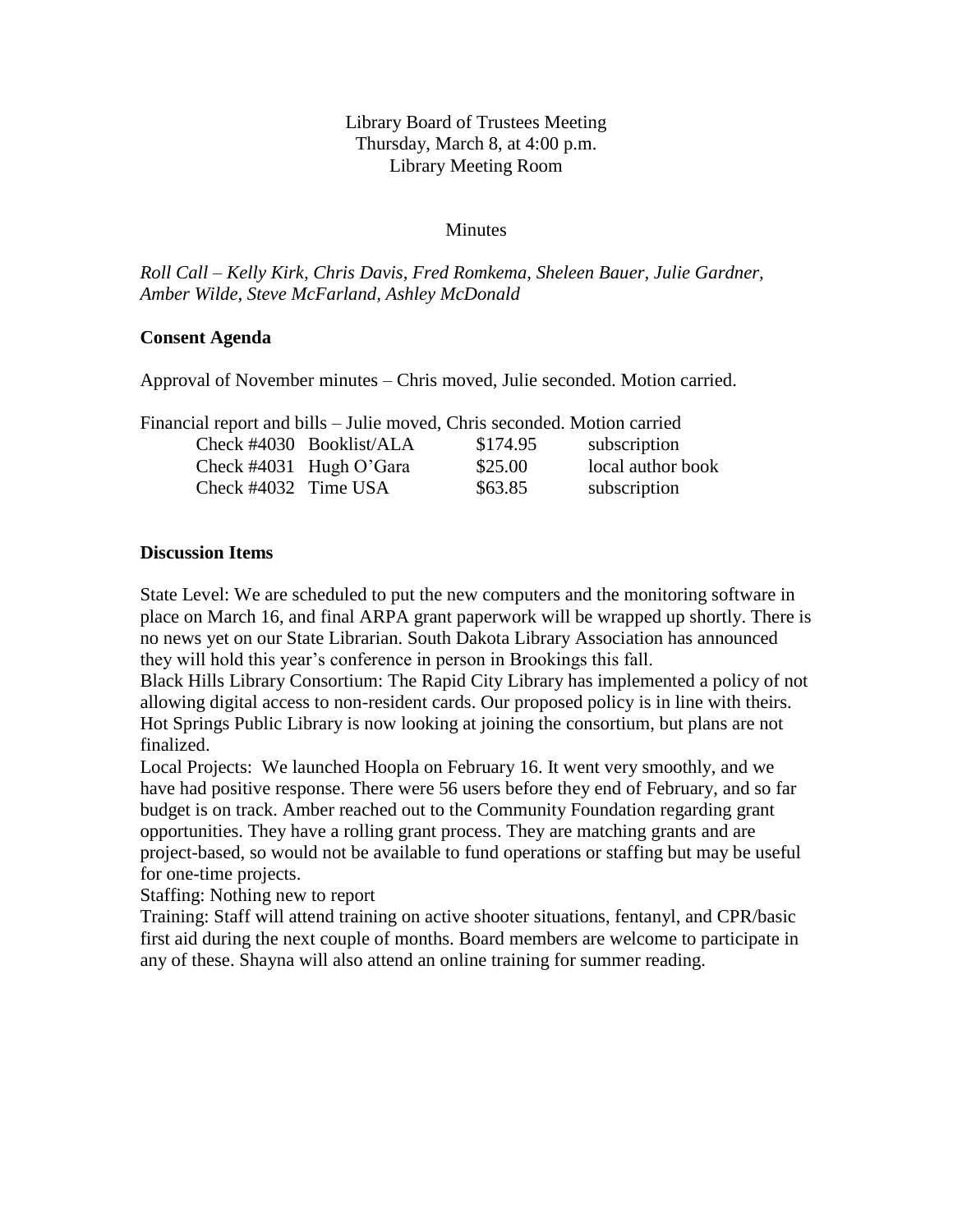### Circulation Statistics:

January 2022

| Physical<br>Loans | OverDrive<br>Loans | Hoopla<br>Loans |
|-------------------|--------------------|-----------------|
|                   |                    |                 |
| 5,265             | 3,459              | ΝA              |

February 2022

| Physical<br>Loans | OverDrive<br>Loans | Hoopla<br>Loans |
|-------------------|--------------------|-----------------|
|                   |                    |                 |
| 5,091             | 2,937              | 62              |

# Strategic Plan Update –

We are due to create a new plan. Amber will ensure everyone has a copy of the existing plan so that board members can assess the current mission statement and goals prior to the May meeting where we will discuss and set them. Staff will then use those goals to create our objectives for the next few years, which Amber will incorporate into the new plan and return to the board for approval.

# Technology Plan Update –

We will use the same process for the technology plan as for the strategic plan, but will plan to discuss these goals at the July meeting.

Items from the Board – Board training was discussed. Any board member interested in either the active shooter and fentanyl training on March 16 or CPR/first aid training should let Amber know, but if each board member plans to do two online trainings from the list Amber sent out and Sheleen attends conference in the fall, we should have our requirements covered.

# **Action Items**

Evaluate Current Covid-19 procedures – No changes to procedures at this time. Staff plans to begin programming/story time the week of March 20.

Review of Non-resident Card policy/Review of Library Card Registration and Circulation Policies – Fred moved to approve the policy as presented. Sheleen seconded. Motion carried.

Library Director Evaluation – Julie moved to accept the evaluation of the director for 2021 as provided by the acting city administrator Ashley McDonald. Chris seconded. Motion carried.